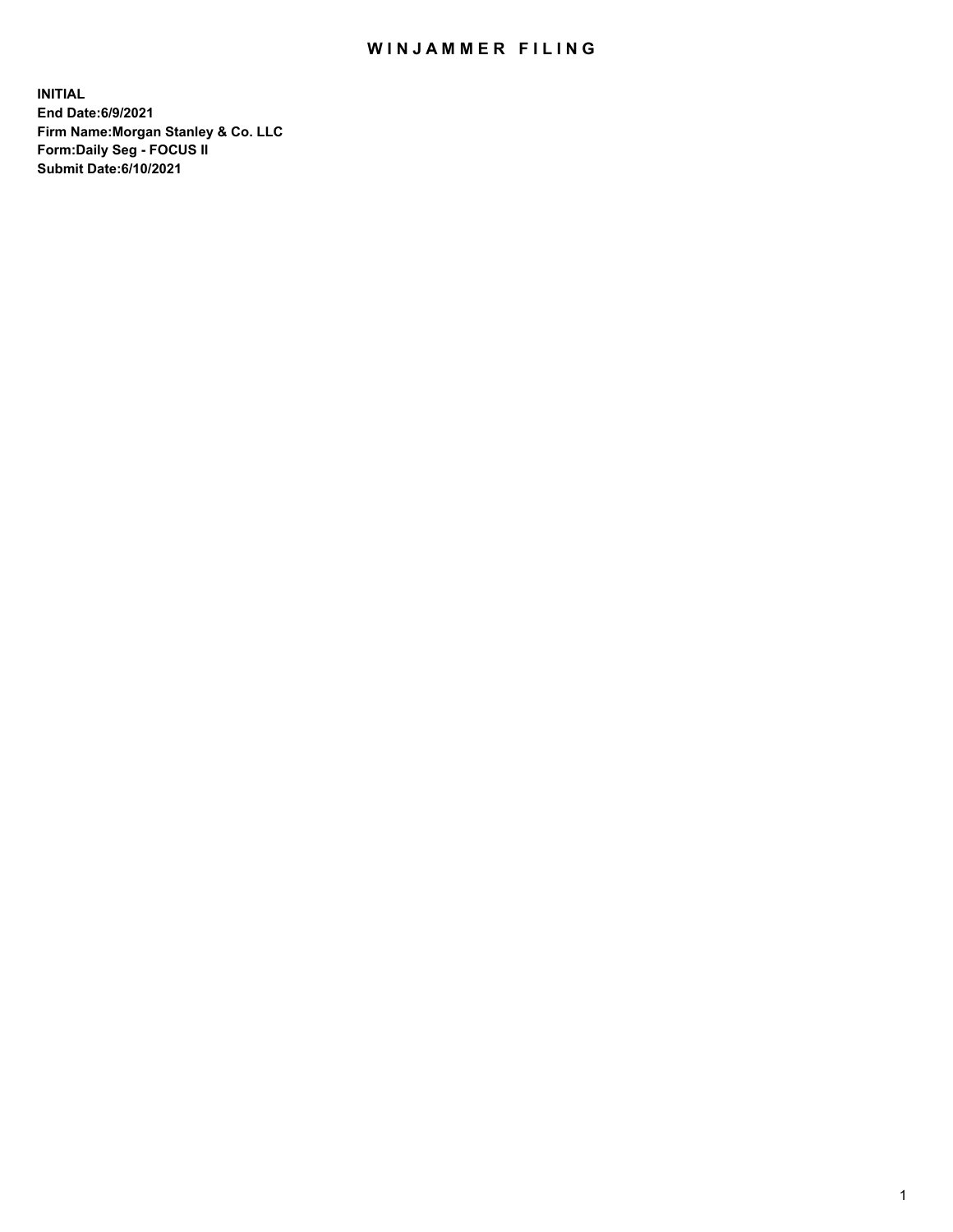**INITIAL End Date:6/9/2021 Firm Name:Morgan Stanley & Co. LLC Form:Daily Seg - FOCUS II Submit Date:6/10/2021 Daily Segregation - Cover Page**

| Name of Company                                                                                                                                                                                                                                                                                                               | <b>Morgan Stanley &amp; Co. LLC</b>                   |
|-------------------------------------------------------------------------------------------------------------------------------------------------------------------------------------------------------------------------------------------------------------------------------------------------------------------------------|-------------------------------------------------------|
| <b>Contact Name</b>                                                                                                                                                                                                                                                                                                           | <b>Ikram Shah</b>                                     |
| <b>Contact Phone Number</b>                                                                                                                                                                                                                                                                                                   | 212-276-0963                                          |
| <b>Contact Email Address</b>                                                                                                                                                                                                                                                                                                  | lkram.shah@morganstanley.com                          |
| FCM's Customer Segregated Funds Residual Interest Target (choose one):<br>a. Minimum dollar amount: ; or<br>b. Minimum percentage of customer segregated funds required:% ; or<br>c. Dollar amount range between: and; or<br>d. Percentage range of customer segregated funds required between:% and%.                        | 235,000,000<br><u>0</u><br><u>00</u><br><u>00</u>     |
| FCM's Customer Secured Amount Funds Residual Interest Target (choose one):<br>a. Minimum dollar amount: ; or<br>b. Minimum percentage of customer secured funds required: % ; or<br>c. Dollar amount range between: and; or<br>d. Percentage range of customer secured funds required between:% and%.                         | 140,000,000<br><u>0</u><br>00<br>0 <sub>0</sub>       |
| FCM's Cleared Swaps Customer Collateral Residual Interest Target (choose one):<br>a. Minimum dollar amount: ; or<br>b. Minimum percentage of cleared swaps customer collateral required:%; or<br>c. Dollar amount range between: and; or<br>d. Percentage range of cleared swaps customer collateral required between:% and%. | 92,000,000<br><u>0</u><br><u>00</u><br>0 <sup>0</sup> |

Attach supporting documents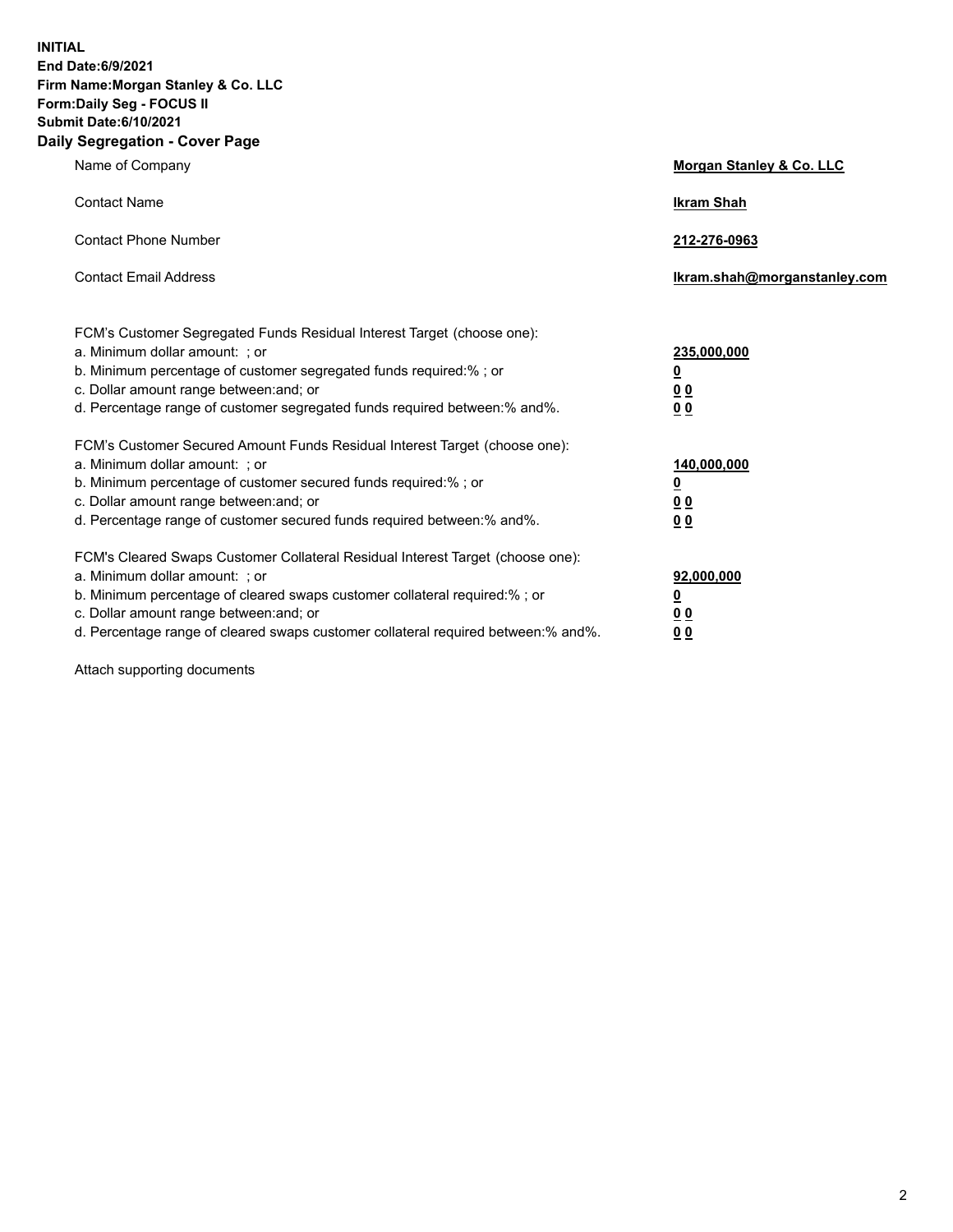## **INITIAL End Date:6/9/2021 Firm Name:Morgan Stanley & Co. LLC Form:Daily Seg - FOCUS II Submit Date:6/10/2021 Daily Segregation - Secured Amounts**

Foreign Futures and Foreign Options Secured Amounts Amount required to be set aside pursuant to law, rule or regulation of a foreign government or a rule of a self-regulatory organization authorized thereunder 1. Net ledger balance - Foreign Futures and Foreign Option Trading - All Customers A. Cash **4,339,062,415** [7315] B. Securities (at market) **2,145,917,627** [7317] 2. Net unrealized profit (loss) in open futures contracts traded on a foreign board of trade **1,342,233,383** [7325] 3. Exchange traded options a. Market value of open option contracts purchased on a foreign board of trade **32,096,766** [7335] b. Market value of open contracts granted (sold) on a foreign board of trade **-22,947,292** [7337] 4. Net equity (deficit) (add lines 1. 2. and 3.) **7,836,362,899** [7345] 5. Account liquidating to a deficit and account with a debit balances - gross amount **36,292,336** [7351] Less: amount offset by customer owned securities **-35,963,259** [7352] **329,077** [7354] 6. Amount required to be set aside as the secured amount - Net Liquidating Equity Method (add lines 4 and 5) 7. Greater of amount required to be set aside pursuant to foreign jurisdiction (above) or line 6. FUNDS DEPOSITED IN SEPARATE REGULATION 30.7 ACCOUNTS 1. Cash in banks A. Banks located in the United States **466,971,369** [7500] B. Other banks qualified under Regulation 30.7 **616,687,354** [7520] **1,083,658,723** 2. Securities A. In safekeeping with banks located in the United States **545,482,963** [7540] B. In safekeeping with other banks qualified under Regulation 30.7 **42,989,238** [7560] **588,472,201** 3. Equities with registered futures commission merchants A. Cash **17,106,156** [7580] B. Securities **0** [7590] C. Unrealized gain (loss) on open futures contracts **5,221,000** [7600] D. Value of long option contracts **0** [7610] E. Value of short option contracts **0** [7615] **22,327,156** [7620] 4. Amounts held by clearing organizations of foreign boards of trade A. Cash **0** [7640] B. Securities **0** [7650] C. Amount due to (from) clearing organization - daily variation **0** [7660] D. Value of long option contracts **0** [7670] E. Value of short option contracts **0** [7675] **0** [7680] 5. Amounts held by members of foreign boards of trade A. Cash **3,454,609,926** [7700] B. Securities **1,557,445,425** [7710]

- C. Unrealized gain (loss) on open futures contracts **1,337,012,383** [7720]
- D. Value of long option contracts **32,096,766** [7730]
- E. Value of short option contracts **-22,947,292** [7735] **6,358,217,208**
- 6. Amounts with other depositories designated by a foreign board of trade **0** [7760]
- 7. Segregated funds on hand **0** [7765]
- 8. Total funds in separate section 30.7 accounts **8,052,675,288** [7770]
- 9. Excess (deficiency) Set Aside for Secured Amount (subtract line 7 Secured Statement Page 1 from Line 8)
- 10. Management Target Amount for Excess funds in separate section 30.7 accounts **140,000,000** [7780]
- 11. Excess (deficiency) funds in separate 30.7 accounts over (under) Management Target **75,983,312** [7785]

**0** [7305]

**7,836,691,976** [7355]

## **7,836,691,976** [7360]

[7530]

[7570]

[7740] **215,983,312** [7380]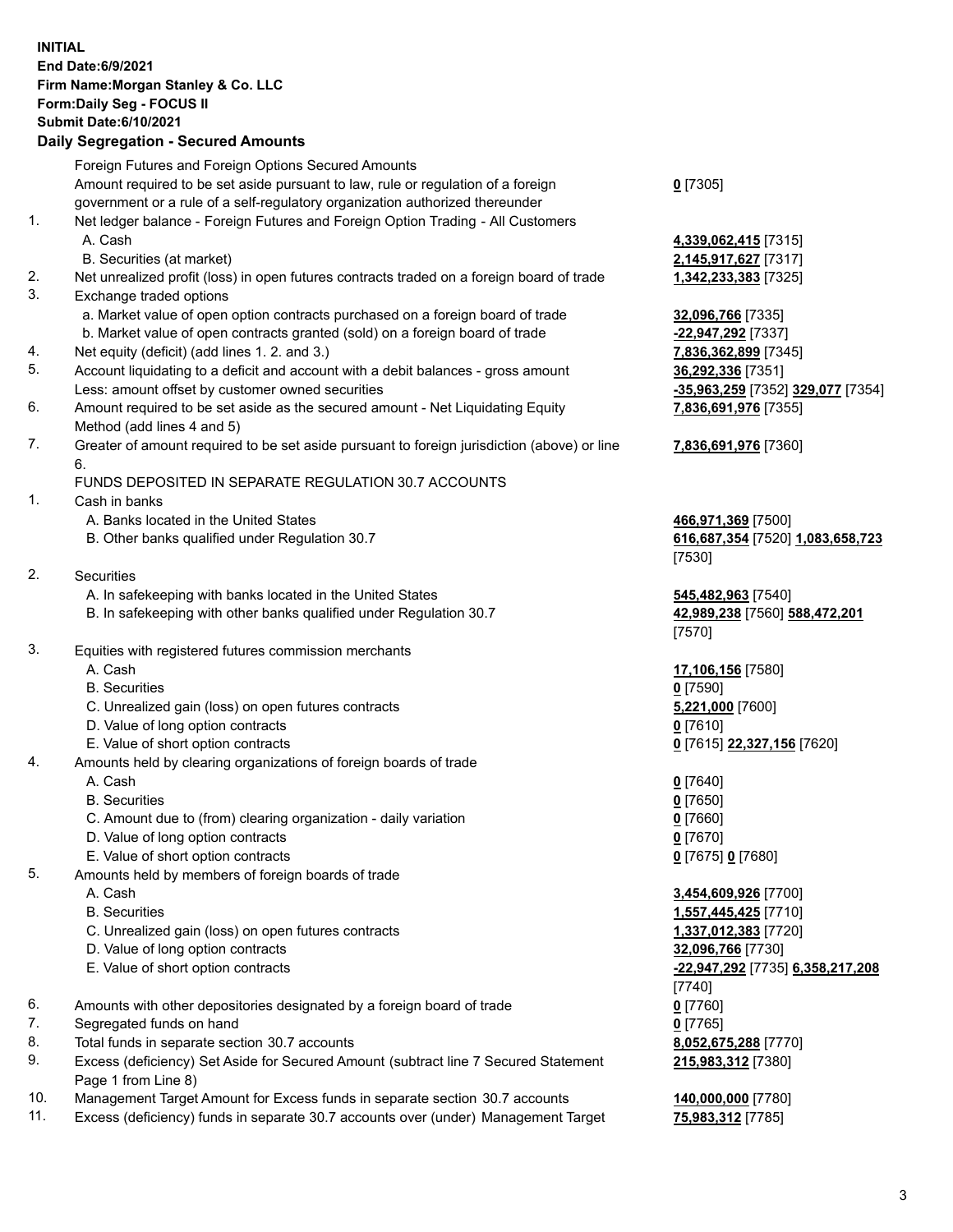**INITIAL End Date:6/9/2021 Firm Name:Morgan Stanley & Co. LLC Form:Daily Seg - FOCUS II Submit Date:6/10/2021 Daily Segregation - Segregation Statement** SEGREGATION REQUIREMENTS(Section 4d(2) of the CEAct) 1. Net ledger balance A. Cash **11,918,427,174** [7010] B. Securities (at market) **8,254,095,562** [7020] 2. Net unrealized profit (loss) in open futures contracts traded on a contract market **4,997,038,672** [7030] 3. Exchange traded options A. Add market value of open option contracts purchased on a contract market **938,533,413** [7032] B. Deduct market value of open option contracts granted (sold) on a contract market **-440,614,585** [7033] 4. Net equity (deficit) (add lines 1, 2 and 3) **25,667,480,236** [7040] 5. Accounts liquidating to a deficit and accounts with debit balances - gross amount **284,790,900** [7045] Less: amount offset by customer securities **-273,423,869** [7047] **11,367,031** [7050] 6. Amount required to be segregated (add lines 4 and 5) **25,678,847,267** [7060] FUNDS IN SEGREGATED ACCOUNTS 7. Deposited in segregated funds bank accounts A. Cash **2,889,982,415** [7070] B. Securities representing investments of customers' funds (at market) **0** [7080] C. Securities held for particular customers or option customers in lieu of cash (at market) **2,911,322,124** [7090] 8. Margins on deposit with derivatives clearing organizations of contract markets A. Cash **14,492,440,271** [7100] B. Securities representing investments of customers' funds (at market) **0** [7110] C. Securities held for particular customers or option customers in lieu of cash (at market) **4,830,662,555** [7120] 9. Net settlement from (to) derivatives clearing organizations of contract markets **-78,287,077** [7130] 10. Exchange traded options A. Value of open long option contracts **938,533,413** [7132] B. Value of open short option contracts **-440,614,585** [7133] 11. Net equities with other FCMs A. Net liquidating equity **9,096,486** [7140] B. Securities representing investments of customers' funds (at market) **0** [7160] C. Securities held for particular customers or option customers in lieu of cash (at market) **0** [7170] 12. Segregated funds on hand **512,110,883** [7150] 13. Total amount in segregation (add lines 7 through 12) **26,065,246,485** [7180] 14. Excess (deficiency) funds in segregation (subtract line 6 from line 13) **386,399,218** [7190]

- 15. Management Target Amount for Excess funds in segregation **235,000,000** [7194]
- 16. Excess (deficiency) funds in segregation over (under) Management Target Amount Excess

**151,399,218** [7198]